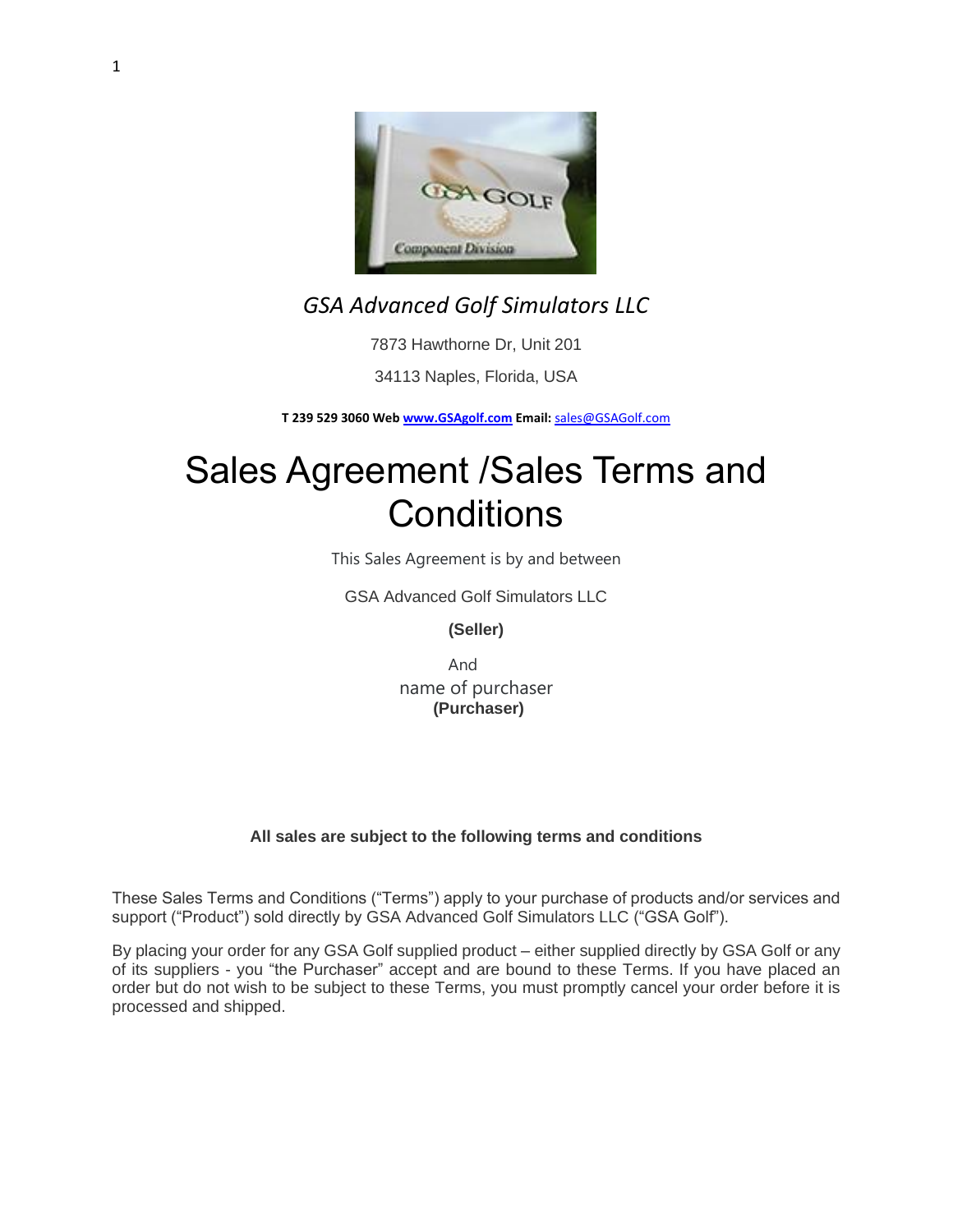#### **1. Payment Terms; Orders; Quotes; Interest**

All orders must be pre-paid. Prices not including sales tax and customs duties where applicable. Payment for the product(s) can be made by credit card, check, wire transfer or some other prearranged payment method. Your order is subject to cancellation by GSA Advanced Golf Simulators LLC, in GSA Advanced Golf Simulators LLC's sole discretion. GSA Advanced Golf Simulators LLC is not responsible for pricing, typographical or other errors in any offer by GSA Advanced Golf Simulators LLC and reserves the right to cancel any orders arising from such errors.

#### **2. Shipping Charges; Taxes; Title; Risk of Loss**

Shipping, handling and taxes are additional unless otherwise expressly indicated at the time of sale. Title to the products(s) shall remain vested in GSA Advanced Golf Simulators LLC and shall not pass to customer until the purchase price for the products(s) has been paid in full and received by GSA Advanced Golf Simulators LLC. Irrespective of title, risk including that of damage and loss of the product(s) shall pass to customer upon delivery to a carrier used by the customer, or on delivery to the customer if GSA Advanced Golf Simulators LLC appointed the carrier. Customer is responsible for sales tax and other taxes associated with the order, unless a valid and correct tax exemption certificate applicable to your purchase of product and the product ship to location is provided. Shipping and delivery dates are estimates.

#### **3. Product Warranty**

All GSA Golf cameras come with a full 1 year warranty for both commercial and private customers.

A 1 year warranty for GSA Golf PX2/PX3 optical sensor boards is only available for private - non commercial - customers.

There are no warranties for commercial customers on PX2 or PX3 optical sensor systems unless a commercial license is purchased.

Grass Fiber panels are excluded from any warranty unless found defect on delivery.

. Warranties are not transferable! They are only valid for the original purchaser. Warranties are thus void for any purchases of pre-owned or used GSA Golf products.

#### **4. Return Policy & Refunds**

While all GSA Golf products are guaranteed to function, GSA Golf does not offer any money back refunds or excepts any products returned for a refund without our prior consent. Please note that: ALL GSA ADVANCED GOLF SIMULATORS LLC PRODUCTS AND GOLF SIMULATORS ARE

CUSTOM MADE AND/OR PURCHASED TO ORDER AND THUS A NO RETURN AND/OR REFUND POLICY APPLIES.

ALL PURCHASES ARE NON-RETURNABLE AND NON-REFUNDABLE.

ALL SALES ARE FINAL, AND NO REFUNDS ARE GRANTED UNDER ANY CIRCUMSTANCES

#### **5.Order cancellation**

As above, all GSA Advanced Golf Simulators LLC products are custom made and/or purchased to order and so we may have considerable costs with any order.

Thusly, order cancellations that require refunds (i.e. customer is not asking for an alternative GSA Golf product) are subject to a 20% fee plus 10% credit card fees for both credit and refunds. Note that this offer is only valid if the ordered products placed by the customer have not already been made up and/or shipped and will only apply if the order cancellation is made within 7 days of the original order date.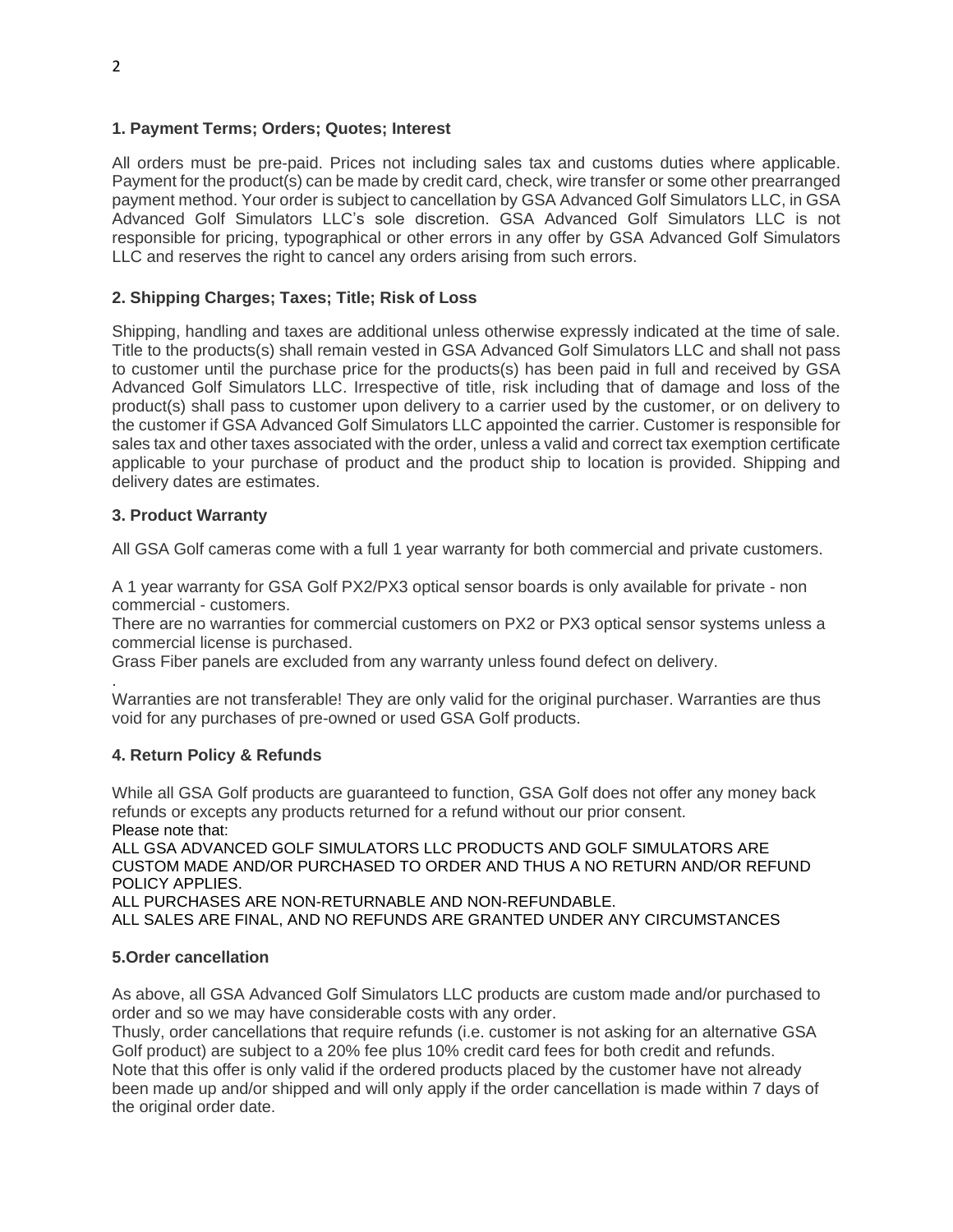#### **6.Delivery / Lead times**

All GSA Advanced Golf Simulators LLC products are normally shipped within 10 days of payment of order.

However, component supplier delays or other issues beyond our control may cause this period to be extended to 60 days.

GSA Advanced Golf Simulators LLC make best effort to ship within the 10 day period but cannot be held responsible if the normal 10 day shipping period cannot be met.

Once the product order has been made ready to ship, the product is shipped FedEx ground.

#### **7. Product Disclaimer**

7.1 While GSA Golf makes every effort to ensure that their products (hardware and software) function as described on the GSA Golf web site: www.golf-simulators.com, GSA Advanced Golf Simulators LLC cannot be held liable for any inaccuracies, faults or software bugs contained in any of its products or systems.

In the event of such faults, these faults or inaccuracies reported on any of its products or systems are dealt with and rectified as soon as possible.

7.2 Purchaser is aware that GSA Advanced Golf Simulators LLC cannot be held liable for USB camera systems not functioning correctly if they are installed on PC's either not supplied by GSA Advanced Golf Simulators LLC or authorized by GSA Golf

Note: To date - and to the best of GSA Golf's knowledge - all software can be installed and run on any reasonably adequate Windows 10 gaming PC without any issues.

7.3 Purchaser is aware that GSA Advanced Golf Simulators LLC cannot be held liable for USB camera systems not functioning correctly if the customer does not use the recommended low reflective materials (carpet, turf flooring and light absorbing drape) in the field of view of the cameras as described on the GSA Golf website: [www.golf-simulators.com.](http://www.golf-simulators.com/)

Note that sections 7.2 and 7.3 only apply to customers purchasing cameras and software only and not to customers purchasing our full systems where light absorbing drape and turf carpeting is already supplied.

7.4 GSA Advanced Golf Simulators LLC cannot be held liable for multiple USB camera systems not functioning correctly on PC's that are not able to run more than 2 cameras.

Purchaser is aware – as detailed on the GSA Golf web site - that our systems using 3, 4, 6 or more cameras may or may not require multiple PCs to run all these cameras. i.e. an additional 1 or 2 low cost (\$200) slave PCs maybe required to run more than 2 cameras.

7.5 GSA Advanced Golf Simulators LLC cannot be held liable for multiple USB camera systems not functioning correctly due to the users wiring and power setups. i.e. excessive long USB wiring or insufficient power and/or power grounding in the premises where the system is being installed.

7.6 Purchaser is aware that the GSA Golf supplied golf simulator game software will often – if not always - require an active Internet connection to run and that GSA Golf cannot be held liable for its systems not running on installations that do not have such an internet connection.

7.7 Purchaser is aware that ball markings may be required with GSA Golf products that measure ball spin and that club markings may be required on GSA Golf products that measure club data.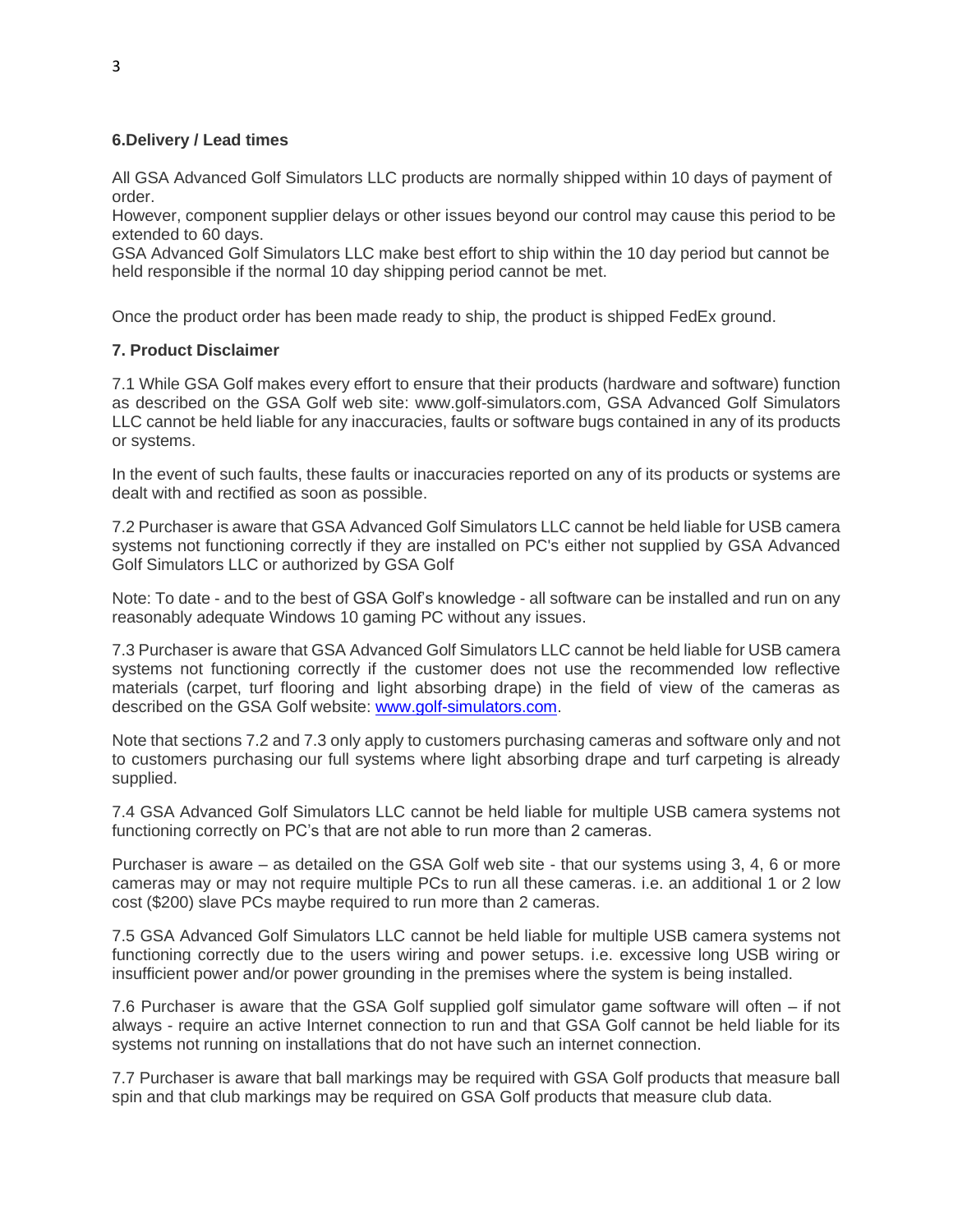7.8 Software Beta Versions: Purchaser is aware that GSA Golf does not guarantee that GSA Golf products (hard or software) designated as "Beta" versions (either on the GSA Golf web site or anywhere else) are fault free and thus cannot be accountable for any malfunctions or faults that may or may not arise.

In addition, not all product features may be available at the time of purchase in either the beta version or the final version.

Until further notice, all GSA Golf Control Panel software versions are only available as Beta test versions.

7.9 GSA Golf does not - in any way - make any claims of measurement accuracy of its ball and club tracking systems and that "Purchaser" is aware of this at the signing of this sales agreement.

Note that GSA Golf will make best effort to rectify any such faults or inaccuracies as soon as possible and at no cost to the purchaser what-so-ever. However, GSA Golf does not guarantee that all faults or measurement inaccuracies can be rectified to the "Purchaser's" satisfaction.

#### **8. Web Site Disclaimer**

All prices, availability, shipping dates and specifications subject to change. All data and information correct and reliable to the best of our knowledge however GSA Advanced Golf Simulators LLC cannot be held liable for any inaccuracies.

Although GSA Advanced Golf Simulators LLC has attempted to provide accurate information on this Web site, information on this Web site may contain technical inaccuracies or typographical errors. The contents of any documents on this Web site are believed to be current and accurate as of their publication dates. GSA Advanced Golf Simulators LLC assumes no responsibility for the accuracy of the information including product pricing and availability. GSA Advanced Golf Simulators LLC may change the programs or products including pricing and availability mentioned at any time without notice.

For the most current and complete documents, please contact GSA Advanced Golf Simulators directly. Mention of non- GSA Advanced Golf Simulators LLC products or services is for information purposes only and constitutes neither an endorsement nor a recommendation.

GSA Advanced Golf Simulators LLC SHALL NOT BE LIABLE FOR ANY INDIRECT, SPECIAL, CONSEQUENTIAL, OR INCIDENTAL DAMAGES INCLUDING, WITHOUT LIMITATION, LOST PROFITS OR REVENUES, COSTS OF REPLACEMENT GOODS, LOSS OR DAMAGE TO DATA ARISING OUT OF THE USE OR INABILITY TO USE THIS WEB SITE OR ANY GSA Advanced Golf Simulators LLC -PRODUCT, OR DAMAGES RESULTING FROM USE OR RELIANCE ON THE INFORMATION PRESENT, EVEN IF GSA Advanced Golf Simulators LLC and HAS BEEN ADVISED OF THE POSSIBILITY OF SUCH DAMAGES.

#### **9. Technical support**

GSA Advanced Golf Simulators LLC are obliged to give full technical and installation support to the original purchaser via e-mail.

Best effort is made to respond to any technical and installation support queries within 24 hours of receipt of the customer's e-mail support query on any working day. However, depending on the current workload, customer support response time can be up to and beyond 7 days.

Phone or remote access support is no longer available from GSA Golf.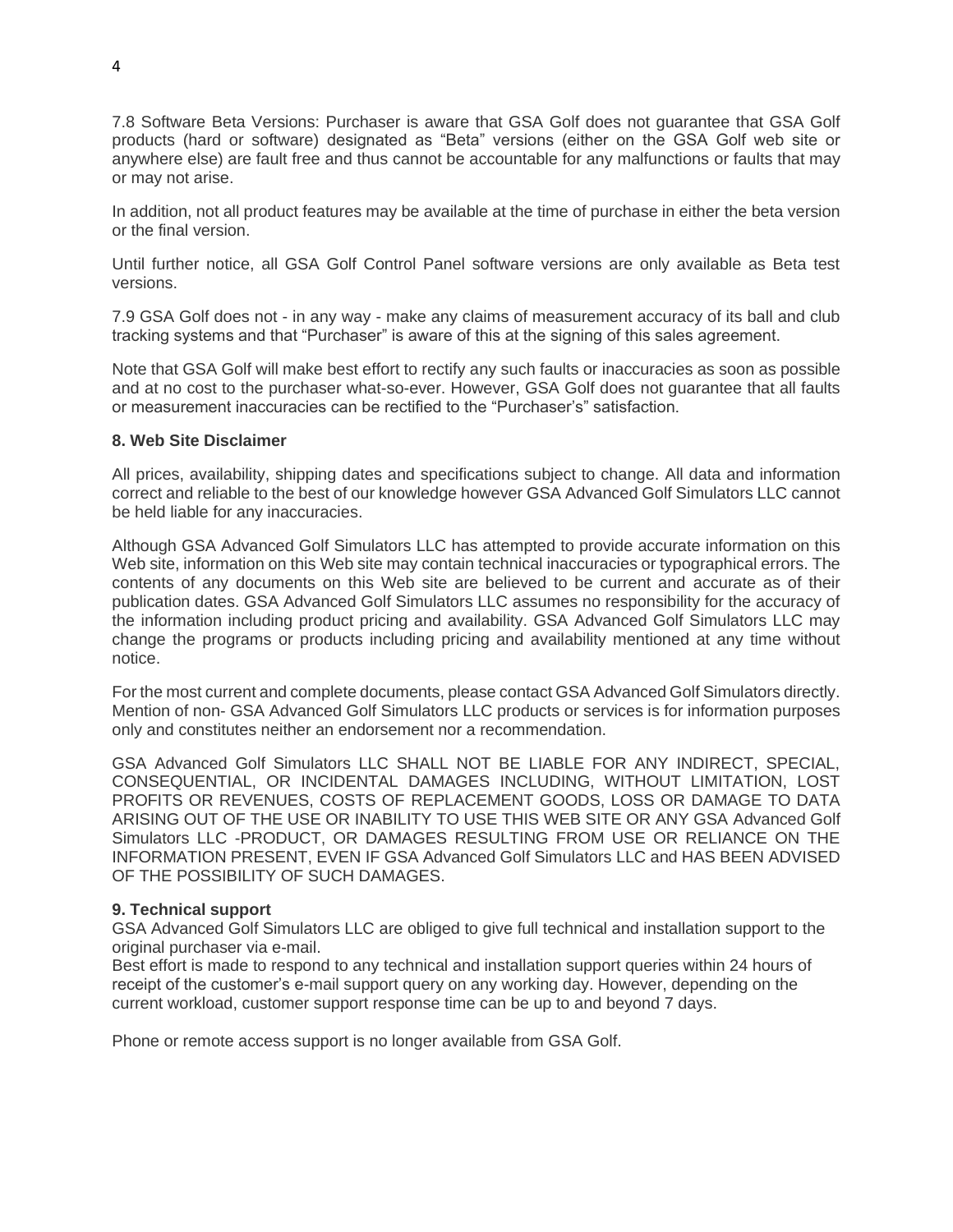#### **10. Software Maintenance, updates and upgrade costs**

There are no maintenance, updates or upgrade costs with any GSA Advanced Golf Simulators LLC developed software (i.e. GSA Golf Control Panel) All GSA Golf developed software updates are free of charge for life.

## **11. GSA Golf Control Panel Software License**

GSA Advanced Golf Simulators LLC hereby grants to Purchaser an exclusive non-transferable license to use the GSA Golf Control Panel Software.

GSA Advanced Golf Simulators LLC reserves for itself all other rights and interest not explicitly granted under this agreement.

**Reverse Engineering**

Licensee will not reverse engineer, decompile, decode, decrypt, disassemble, or in any way derive source code from, the GSA Golf Control Panel Licensed Software

# 12. Limitation of Liability.

UNDER NO CIRCUMSTANCES INCLUDING NEGLIGENCE, SHALL GSA Advanced Golf Simulators LLC, OR ITS DIRECTORS, OFFICERS, EMPLOYEES OR AGENTS, BE LIABLE TO YOU FOR ANY INCIDENTAL, INDIRECT, SPECIAL OR CONSEQUENTIAL DAMAGES

(INCLUDING DAMAGES FOR LOSS OF BUSINESS PROFITS, BUSINESS INTERRUPTION, LOSS OF BUSINESS INFORMATION, AND THE LIKE)

ARISING OUT OF THE USE MISUSE OR INABILITY TO USE THE SOFTWARE OR SENSOR MAT OR SENSOR BALL TRACKS OR ANY OTHER RELATED HARDWARE

## **13. Copyrights & Intellectual Property Ownership**

GSA Advanced Golf Simulators LLC / Martin Paul Gardiner retains and shall own all right, title and interest in and to its Technology, Software, Electronic Hardware, Circuit Designs, and all Intellectual Property Rights in and to the foregoing. Purchaser shall acquire no right, title or interest in any Intellectual Property Rights related to GSA Golf, its Technology. All rights not expressly granted, are reserved to GSA Golf / Martin Paul Gardiner.

#### **14. Sales terms revisions**

GSA Advanced Golf Simulators LLC may revise these Terms at any time without notice. By placing an order, you are agreeing to be bound by the then current version of these Terms and Conditions.

#### **15. Acknowledgment**

I the undersigned, do hereby acknowledge that I have read, understood and agree to all the above terms and conditions of the GSA Advanced Golf Simulators LLC sales agreement.

Name

……………………………………………

Purchaser Signature

Date: